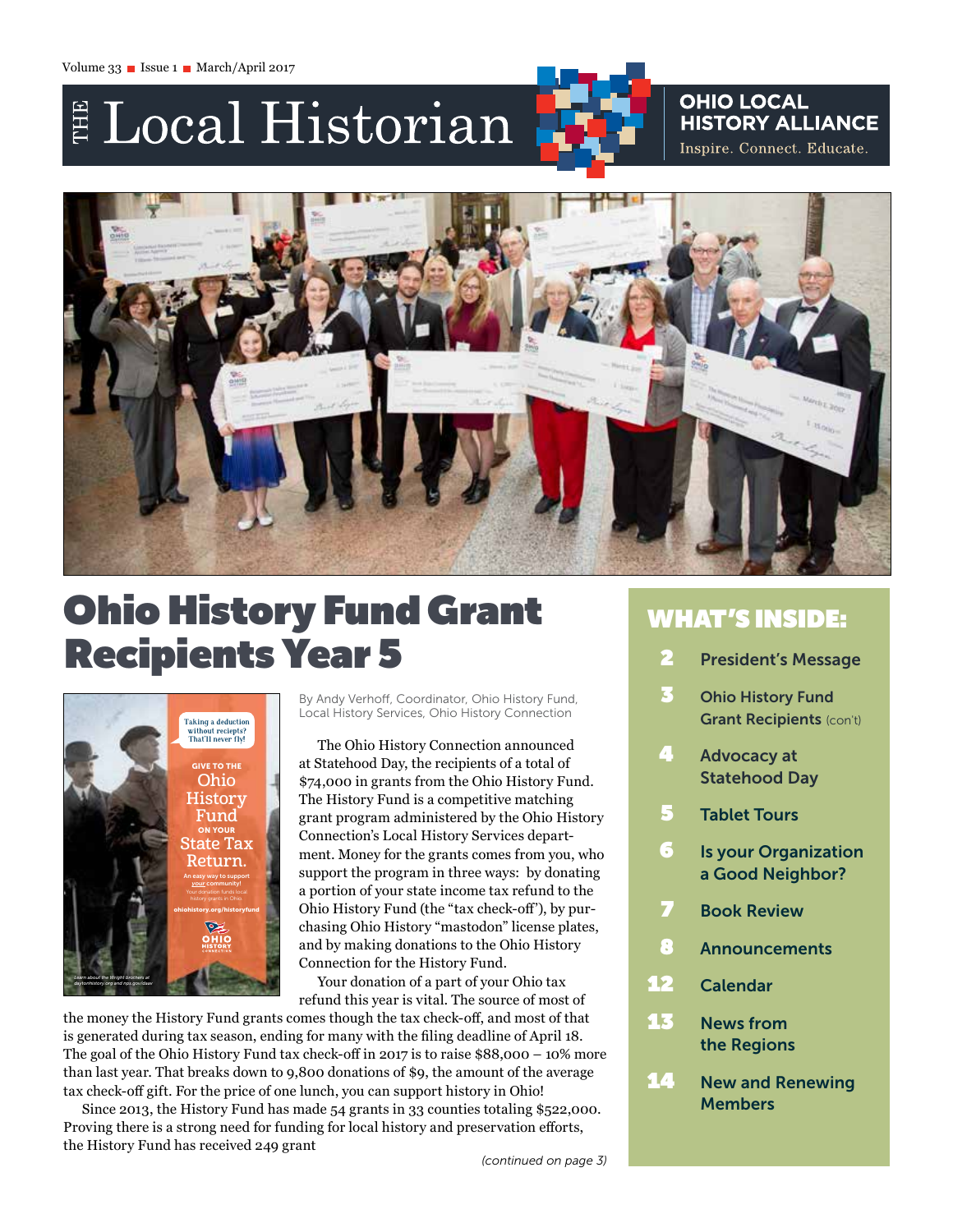## President's Message:

*It is an honor to be serving as president of the Ohio Local History Alliance. My first contact with the Alliance was nearly 20 years ago when I attended the 1998 Annual Conference. I'm proud to say I haven't missed one since. A few years later I was a region representative and have since served in various positions on the board. My time on the OLHA board had been very rewarding to me professionally and personally.*

*I am excited to be president as the board incorporates the new 2016-2021 OLHA* 

*Strategic Plan into our decision-making and services. Each of the Alliance's committees: Advocacy, Communications, Education and the brand new Outreach committee, along with the Governance committee are committed to fulfill their goals over the next five years.* 

*Many of the plan's objectives deal with strengthening our relationship with our members. The following are a few of the objectives found in the Strategic Plan: Strengthening Membership Benefits and Strengthen Alliances (Governance), Creating a Year Round Calendar of Advocacy Activity and Conducting Advocacy Events in Each Region (Advocacy), Educate Alliance Members on Technology, and Foster Communication/Connections between Member Organizations & the Alliance, (Communica-* *tions), Attract New Members, especially from the Young Professionals in Public History and Smaller Historical Organizations through Educational Offerings and Continue to Offer Educational and Inspiring Annual Conferences (Education), Increase OLHA Membership by 5% each year throughout the Strategic Plan and Develop New Connections to make OLHA more Inclusive and Diverse (Outreach).*

*Please let us know how we are doing in serving you.*

#### **Todd McCormick**

President, Ohio Local History Alliance Curator/Director, Logan County Historical Society (937) 593-7557 [tmccormick@loganhistory.org](mailto:tmccormick@loganhistory.org)

## 2017 Board Members Ohio Local History Alliance

#### **President**

**Todd McCormick,** Curator/Director Logan County Historical Society, Bellefontaine (937) 593-7557 *[tmccormick@loganhistory.org](mailto:tmccormick@loganhistory.org) [www.loganhistory.org](http://www.loganhistory.org)*

#### **1st Vice President**

**Wendy Zucal,** Executive Director Dennison Railroad Depot Museum, Dennison (740) 922-6776 *[director@dennisondepot.org](mailto:director@dennisondepot.org) [dennisondepot.org](http://dennisondepot.org)*

#### **2nd Vice President**

**Leann Rich,** Manager of Education & External Relations Mahoning Valley Historical Society Youngstown (330) 743-2589 *[lrich@mahoninghistory.org](mailto:lrich@mahoninghistory.org) [www.mahoninghistory.org](http://www.mahoninghistory.org)*

#### **Secretary**

**Ruth Brindle,** Director Quaker Heritage Center Wilmington College, Wilmington (937) 481-2456 *[ruth\\_brindle@wilmington.edu](mailto:ruth_brindle@wilmington.edu) [www.wilmington.edu/the-wilmington](https://www.wilmington.edu/the-wilmington-difference/qhc/)[difference/qhc/](https://www.wilmington.edu/the-wilmington-difference/qhc/)*

#### **Treasurer**

**Kathleen Fernandez,** Historian and Museum Consultant, North Canton *[kathyfernandez@neo.rr.com](mailto:kathyfernandez%40neo.rr.com?subject=)*

#### **Trustees-At-Large**

**Jim Oda,** Director Piqua Public Library, Piqua (937) 773-6753 *[joda@piqualibrary.org](mailto:joda@piqualibrary.org) [www.youseemore.com/piqua](http://www.youseemore.com/piqua)*

**Pat Smith,** Director Allen County Museum & Historical Society, Lima (419) 222-9426 *[psmith1@wcoil.com](mailto:psmith1@wcoil.com) [www.allencountymuseum.org](http://www.allencountymuseum.org)*

**Kate Smith,** Trustee, Wadsworth Area Historical Society *smith.g.kate@gmail.com*

**Immediate Past-President Beth Weinhardt,** Local History Coordinator Westerville Public Library, Westerville (614) 259-5028 *[bweinhar@westervillelibrary.org](mailto:bweinhar@westervillelibrary.org)* [westervillelibrary.org/local-history](http://westervillelibrary.org/local-history)

#### **Ex-Officio (Executive Secretary)**

**Dr. Betsy Hedler,** Partnerships Coordinator, Local History Services Ohio History Connection, Columbus (614) 297-2538 *[ehedler@ohiohistory.org](mailto:ehedler@ohiohistory.org) [www.ohiohistory.org](http://www.ohiohistory.org)*

#### **Region 1**

**Gary Levitt,** Director Museum of Postal History, Delphos (419) 303-5482 *[mphdelphos@gmail.com](mailto:mphdelphos@gmail.com) [www.postalhistorymuseum.org](http://www.postalhistorymuseum.org)* **Richard Witteborg**, Curator of

Exhibits Andrew L. Tuttle Museum, Defiance (419) 784-1907 *[witteborg@hotmail.com](mailto:witteborg%40hotmail.com?subject=) [www.cityofdefiance.com/main/index.](http://www.cityofdefiance.com/main/index.php/tuttle-museum-home) [php/tuttle-museum-home](http://www.cityofdefiance.com/main/index.php/tuttle-museum-home)* 

#### **Region 2**

**Jessica Maiberger,** Local History Librarian Milan-Berlin Library District, Milan (419) 499-4117 *[jessica.maiberger@gmail.com](mailto:jessica.maiberger@gmail.com)* 

*[www.milan-berlin.lib.oh.us](http://www.milan-berlin.lib.oh.us)*  **Mike Wilson** Morrow County Historical Society (567) 231-8709

## *[mikewilson60@yahoo.com](mailto:mikewilson60@yahoo.com)*

**Region 3 Timothy Daley,** Executive Director Cuyahoga County Soldiers' and Sailor's Monument, Cleveland (216) 621-3746 *[tdaley@cuyahogacounty.us](mailto:tdaley@cuyahogacounty.us) [www.soldiersandsailors.com](http://www.soldiersandsailors.com)*

**Rebecca Urban** Peninsula Foundation, Peninsula (330) 657-2528 *[rurban@peninsulahistory.org](mailto:rurban@peninsulahistory.org)*

#### **Region 4**

**Nancy Newton,** Trustee Canfield Historical Society, Canfield (330) 533-3458 *[newton1@zoominternet.net](mailto:newton1@zoominternet.net) [www.canfieldhistory.org](http://www.canfieldhistory.org)* **Melissa Karman,** Director The Sutliff Museum, Warren (330) 395-6575 *[melissa.karman@sutliffmuseum.org](mailto:melissa.karman@sutliffmuseum.org)  [www.sutliffmuseum.org](http://www.sutliffmuseum.org/)*

#### **Region 5**

**Christy Davis,** Registrar Pro Football Hall of Fame, Canton (330) 588-3616 *[Christy.Davis@ProFootballHOF.com](mailto:Christy.Davis@ProFootballHOF.com)  [www.ProFootballHOF.com](http://www.profootballhof.com/)*

**Kelly Kuhn-Engstrom,** Director. Curator. Sugarcreek Information Center. Alpine Hills Museum, Sugarcreek (330) 852-4113 *[alpinehillsmuseum@yahoo.com](mailto:alpinehillsmuseum@yahoo.com) [alpinehills.webstarts.com/](http://alpinehills.webstarts.com)*

#### **Region 6**

**Leslie Blankenship,** Trustee Franklinton Historical Society, Columbus (614) 527-1957 *[lblanken@att.net](mailto:lblanken@att.net) [franklintonhistoricalsociety.org](http://franklintonhistoricalsociety.org)*

**Andrea Brookover,**  Executive Director Fairfield Heritage Association, Lancaster (740) 654-9923 *[director@fairfiledheritage.org](mailto:director@fairfiledheritage.org)*

#### **Region 7**

**Kasey Eichensehr,** Curator Clark County Historical Society Springfield (937) 324-0657 *[keichensehr@heritagecenter.us](mailto:keichensehr@heritagecenter.us) [www.heritagecenter.us/](http://www.heritagecenter.us)*

*[www.fairfieldheritage.org](http://www.fairfieldheritage.org)*

**Melissa Shaw,** Curator, Collections Management Division National Museum of the United States Air Force, Wright-Patterson AFB (937) 255-8839 *[melissa.shaw@us.af.mil](mailto:melissa.shaw@us.af.mil http://www.nationalmuseum.af.mil/ ) [www.nationalmuseum.af.mil/](mailto:melissa.shaw@us.af.mil http://www.nationalmuseum.af.mil/ )*

#### **Region 8**

**Ed Creighton** Friends of White Water Shaker Village, Hamilton (513) 756-1515 *[ercmorgans@juno.com](mailto:ercmorgans@juno.com)* **Terrie Puckett**

Grailville, Loveland (513) 683-2340 *[tpuckett@grailville.org](mailto:tpuckett@grailville.org) [www.grailville.org/](http://www.grailville.org)*

#### **Region 9**

**Jessica Cyders,** Curator Southeast Ohio History Center, Athens (740) 592-2280 *[jessica@athenshistory.org](mailto:jessica@athenshistory.org) [athenshistory.org](http://athenshistory.org)*

**Megan Malone,** Director Lillian E. Jones Museum, Jackson (740) 286-2556 *[director@jonesmuseum.com](mailto:director@jonesmuseum.com) [www.jonesmuseum.com](http://www.jonesmuseum.com)*

#### **Region 10**

**Jim Geyer,** Director for Museums Muskingum County History, Zanesville (740) 454-9500 *[phsomc@sbcglobal.net](mailto:phsomc@sbcglobal.net)*

*[www.muskingumhistory.org](http://www.muskingumhistory.org)*

**Judy Robinson,** Trustee Noble County Historical Society Caldwell (740) 732-2654 *[jackie.l.robinson@frontier.com](mailto:jackie.l.robinson@frontier.com) [www.rootsweb.ancestry.](http://www.rootsweb.ancestry.com/~ohnoble/histsoc.htm) [com/~ohnoble/histsoc.htm](http://www.rootsweb.ancestry.com/~ohnoble/histsoc.htm)*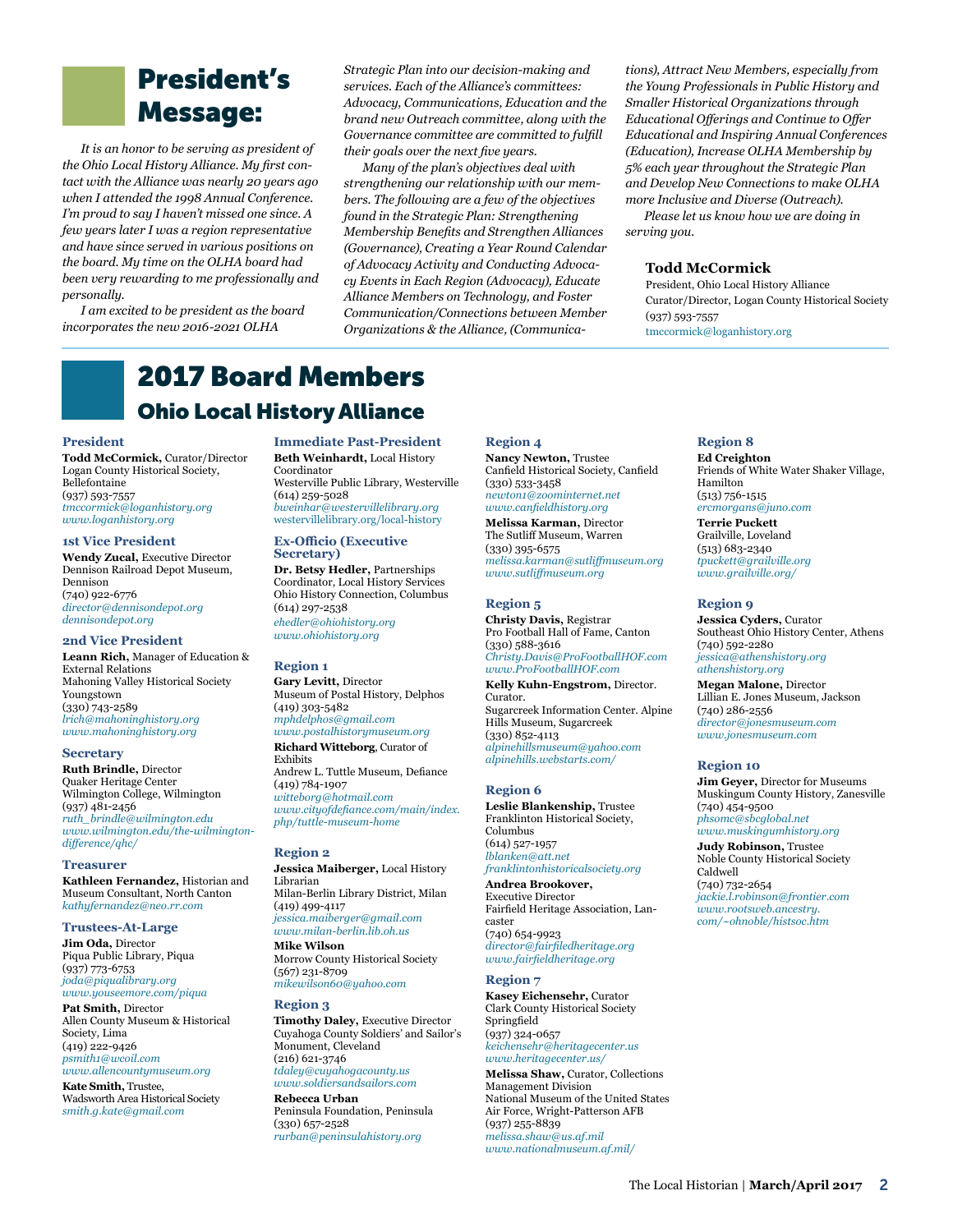proposals and just under \$3 million in requests. The totals include this year's recipients:

### [1. Dayton Society of Natural History,](https://www.boonshoftmuseum.org/)  [Dayton](https://www.boonshoftmuseum.org/)

\$12,000 to build a changing exhibit space in the interpretive center at [SunWatch](http://SunWatch Village)  [Village.](http://SunWatch Village) The project will enable SunWatch Village to interpret aspects of the Ft. Ancient culture not otherwise exhibited in a re-created village setting. These include comparisons among pre-contact cultures over time. The new changing exhibits space will be in an underused, but accessible area of the center and will free up space in a multipurpose area currently used for exhibits. New, changing exhibits will encourage repeat visitation. Increased space in the multipurpose room will lead to more and varied programing. History Fund support will help cover exhibit case design and installation costs.

If you want to learn first-hand how to write a competitive grant, using the History Fund as an example, attend "How to Write a Good Grant" at the Region 1 (NW Ohio) meeting of the Ohio Local History Alliance. Go to [www.ohiolha.org](http://www.ohiolha.org) for regional meeting locations and to register.

The Youngstown Museum of Industry and Labor and the Ohio History Service Corps, an AmeriCorps program funded by ServeOhio, will be hosting an Information session about History Fund grants and grant writing on May 6 at 1 pm. Can't make that? The Ashtabula Foundation will host the same session on May 19 at the Ashtabula County District Library. Click on the links above and contact the hosts for more information.

To learn more about the Ohio History Fund, how can help promote the Fund's tax check-off, and how to apply for a grant, visit: [www.ohiohistory.org/historyfund](http://www.ohiohistory.org/historyfund), or contact the Local History Services department of the Ohio History Connection, 614-297-2341 or [averhoff@ohiohistory.org](mailto:averhoff@ohiohistory.org).

### [2. Kent State University, Department](https://www.kent.edu/anthropology/archaeology)  [of Anthropology, Kent.](https://www.kent.edu/anthropology/archaeology)

\$2,500 to conduct an archaeological survey of the Berlin Lake Reservoir. The survey will provide information necessary to protect an important archaeological site in Northeast Ohio. Led by an academic archaeologist, the project will also provide field experience and training for students. History Fund support will be used to cover, in part, student stipends, materials and supplies, and travel costs. Review panelists were impressed that the grant request was small, given the expected impact of the project.

### [3. Lancaster-Fairfield Community](http://www.faircaa.org/index.html)  [Action Agency, Lancaster](http://www.faircaa.org/index.html)

\$15,000 to repair and rehabilitate the original windows in the Rutherford House. The Rutherford House is the newer name of the Fairfield County Children's Home, built in 1886. Following the [Secretary of the Interior's Standards](https://www.nps.gov/tps/standards.htm)  [for the Treatment of Historic Properties,](https://www.nps.gov/tps/standards.htm) the project will enable the agency and the Home's residents to better control heating and cooling costs. The History Fund review panel was especially impressed that a social service agency is taking steps to preserve and use a significant historic structure - a great example of adaptive reuse. History Fund support will pay half of the project's construction costs.

### [4. Peninsula Valley Historic &](http://www.peninsulahistory.org/)  [Education Foundation, Peninsula](http://www.peninsulahistory.org/)

\$14,000 to rehabilitate and return to its proper place the steeple of Bronson Church. The Bronson Church and its steeple are landmarks of the Peninsula's downtown historic district. The History Fund review panel recommends this project because the steeple is a landmark that, in conjunction with the other buildings in the district, draws visitors to the area, which is a part of Cuyahoga Valley National Park. The panel was impressed by how well-organized the project is and that it is part of phased effort to rehabilitate the church. History Fund support will pay a portion of the project's construction costs.

#### [5. Seneca County Commissioners,](http://www.seneca-county.com/)  **[Tiffin](http://www.seneca-county.com/)**

\$3,000 to support strategic planning for the advisory board of the Seneca

County Museum. Thoughtful planning will enable the board to develop goals for the revived museum, which a new executive director would be tasked to meet. The project will also begin re-build support for the museum in the community and connect the museum's leadership to resources available from state-wide and national professional organizations. History Fund support will in part pay for the services of a strategic plan facilitator, personnel costs, and enrollment in professional development programs.

#### [6. University of Akron, Department](https://www.uakron.edu/anthropology-classics/)  [of Archaeology and Classical](https://www.uakron.edu/anthropology-classics/)  [Studies, Akron](https://www.uakron.edu/anthropology-classics/).

 \$12,500 to conduct a study of Hopewell period ceramic and stone artifacts. The study will illuminate the size of Hopewell interaction networks and enlarge our understanding of the world in which the Hopewell lived. The results will generate new interpretive materials and exhibits at sites that interpret Hopewell life. The project also supports the nomination of the Hopewell sites in Ohio for World Heritage status. History Fund support will cover a portion of the project's personnel and travel costs.

### [7. Westcott House Foundation,](https://www.westcotthouse.org/#load)  [Springfield.](https://www.westcotthouse.org/#load)

\$15,000 to repair the Westcott House's sleeping porches and pergola. Using as a guide the [Secretary of Interior's](https://www.nps.gov/tps/standards.htm)  [Standards for the Treatment of Historic](https://www.nps.gov/tps/standards.htm)  [Properties](https://www.nps.gov/tps/standards.htm), the project will preserve original structures on a house designed by Frank Lloyd Wright. The Westcott House is Wright's only Prairie-style house in Ohio and is a crucial link to understanding the development Wright's architecture. Repair of the sleeping porches and the flat roof section of the house's garage are necessary because of the wear and tear they endure from heavy visitation. Repair to the pergola is needed now because it is structurally compromised. The repairs are long-term solutions to issues previously addressed on an as-needed basis. History Fund support will pay for professional services and construction costs.

### *Congratulations to our grant recipients!*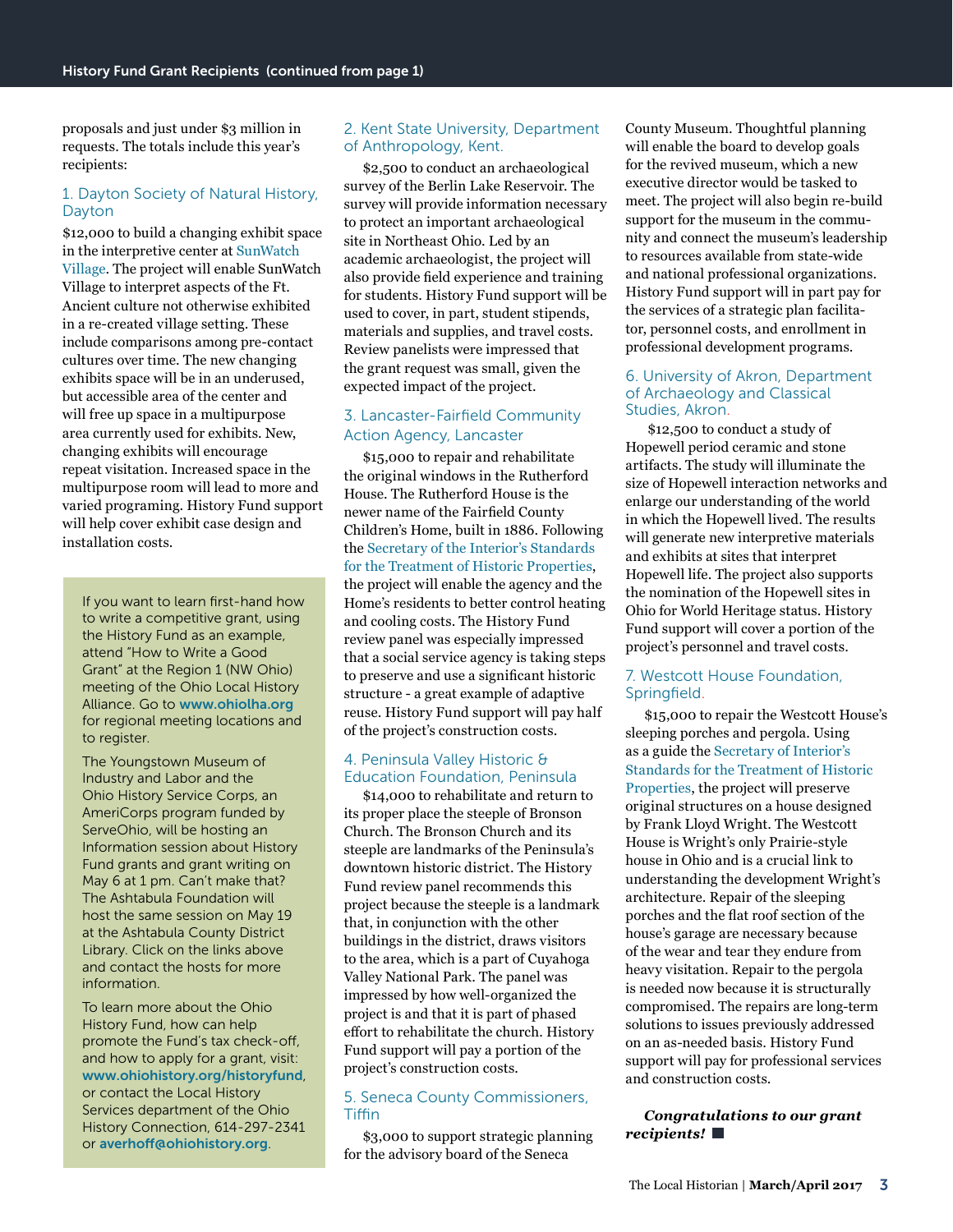## Advocacy at Statehood Day, March 1, 2017

By Todd Kleismit, Director of Community and Government Relations, Ohio History Connection, Columbus

Ohio history advocates gathered on March 1 at the Ohio Statehouse for the annual Statehood Day advocacy event to learn more about important legislative issues and to commemorate the state's founding, which dates to 1803.

Approximately 200 people joined together to hear keynote remarks from



Greg Harris, the president and CEO of the Rock and Roll Hall of Fame, as well as the presentation of the Ohio History Leadership Award, given this year to House Speaker Cliff Rosenberger (R-Clarksville). Rosenberger was ill, so State Rep. Bill Seitz (R-Cincinnati) accepted the award on Speaker Rosenberger's behalf. Finally, the History Fund grant awards were announced, with \$74,000 in grant funds being awarded to seven history-related projects across Ohio.

The 14 sponsoring organizations for Statehood Day – the Ohio History Connection, the Ohio Local History Alliance, Heritage Ohio, the Ohio Museums Association, the Ohio Travel Association, the Ohio Archaeological Council, Preservation Ohio, Ohio Humanities, the Ohio Historical Records Advisory Board, the Society of Ohio Archivists, the Ohio Council for Social Studies, the Ohio Genealogical Society, the Ohio Academy of History, and the Capitol Square Review and Advisory Board – presented four legislative priorities and encouraged attendees to discuss the priorities with their local state representatives and senators.

The 2017 Statehood Day legislative

## On the Web

## Active Shooter Preparedness-Resources from the Department of Homeland Security

[www.dhs.gov/active-](https://www.dhs.gov/active)shooter-preparedness

The active shooter session held at the annual meeting this year was very popular. This website recommendation is for those of you who could not attend, or who would like a refresher and would appreciate more resources to use in your preparations. The U.S. Department of Homeland Security (DHS) aims to enhance preparedness through a "whole community" approach by providing products, tools, and resources to help you prepare for and respond to an active shooter incident.

priorities included:

- *Support the Ohio History Connection state budget to enhance the work of making Ohio history more visible and vital, building Ohio pride.*
- *Preserve the Ohio Historic Preservation Tax Credit program as a tool for making Ohio communities more competitive in the 21st century*
- *Ensure TourismOhio has the funding needed to effectively tell the Ohio story*
- *Ohio needs to improve its management of electronic documents and invest in the technology necessary to preserve 21st century records*

For more information contact Todd Kleismit, the Ohio History Connection's director of community and government relations, at [tkleismit@ohiohistory.org.](mailto:tkleismit@ohiohistory.org)

## People in the News

Amanda S. Vaughan became Executive Director of the Maumee Valley Historical Society June 1, 2016. Ms Vaughan began her professional work in Atlanta, Georgia where she was employed as a Records Analyst for the Georgia Department of Archives and History. Later, Ms Vaughan was employed by the Florida Historical Society in Melbourne, Florida as a Site Manager for the Rossetter House Museum. She also taught American history and Western Civilization for Brevard Community College.

In 2011, Ms Vaughan and her family relocated to Toledo. Ms. Vaughan worked as a para-educator and substitute teacher for Toledo Public Schools prior to being hired by the Maumee Valley Historical Society.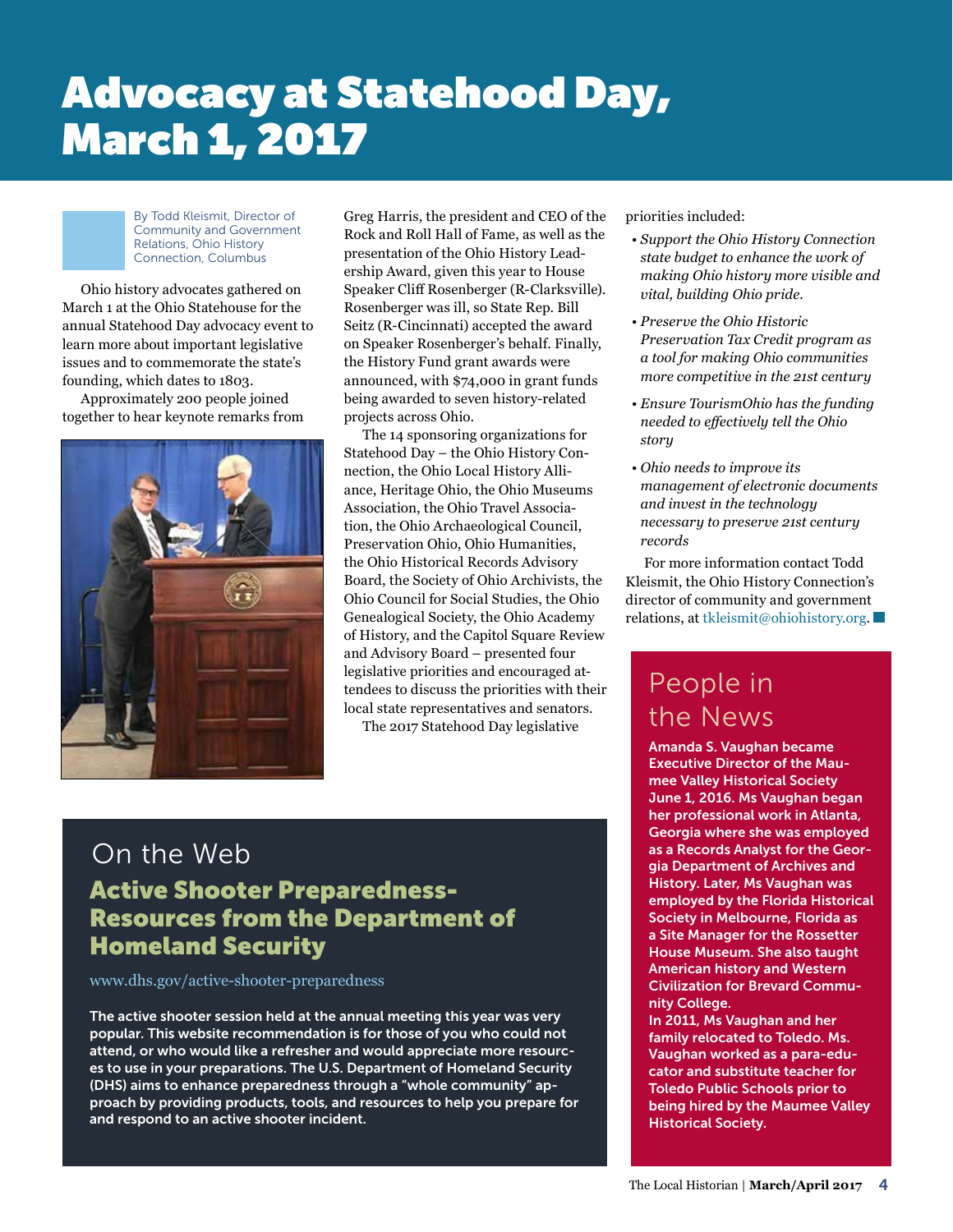## Tablet Tours and Other Low Cost Digital Tools Apollo theatre<br>17-21 East College

*(a.k.a. A Cheapskate's Guide to Technology)* 

By Liz Schultz, Executive Director at the Oberlin Heritage Center

Do you want to breathe life into a static exhibit, give learners more flexibility in what they see and do, or upgrade your professional toolbox? Here are a few ways to bring a bit of "high tech" to even the most resourcestrapped museum.

## Tablet Tours

Digital tablets are more impressive and less costly by the year. In 2015, the Oberlin Heritage Center received a grant from the Institute of Museum and Library Services to purchase tablets and develop two digital self-guided walking tours. We already offered guided versions of the tours, which are about historic downtown and Oberlin's connection to abolition and the Underground Railroad. Tablet tours allowed us to 1) Continue offering tours when guides weren't available, 2) Include additional stories and historic images, and 3) Give people the option to explore at their own pace and with just their family or friends. We chose to build the tablet tours in PowerPoint because it is a well-established, widely accessible program that we can easily update ourselves. (Some other slide programs, such as Google Slides, would also work.)

How do you make a slide presentation into a tour? It's a simple process of adding links between slides. Try it!

- *Create a PowerPoint presentation with 5 slides.*
- *• Add a text box to the first slide that says "Skip to Page 5."*
- *Right click on the text box and select "Hyperlink."*
- *In the "Link to" column, select "Place in this Document."*
- *Select "Slide 5" and click "Okay."*

Sample Question. Look at the storefront behind the classic truck in this c. 1958 photo of downtown Oberlin What is here currently?



That's it. Those are the key steps to building a self-guided tour that allows people to navigate between different topics, maps, images, artifacts, and more. In our "Picture the Past: Downtown Oberlin Tour," the different slide types included: welcome and instruction slides, a base downtown map, four zoomed-in street maps, forty-nine building slides with text and a historic photo, slides showing those photos at full size, additional historic photos of that building, slides listing former occupants and current occupants, and breakout slides, such as "The Fire of 1886." In theory, a user could click "Next" to look at just the main slides of the forty-nine buildings, or they could click through all five hundred forty-nine slides of supplementary material. In terms of resources, the largest outlay for this project was not the technology itself, but the time to gather and distill the historical material.

## Lessons Learned:

*1) Finalize the design/layout of your slides first; link last.* You don't want to make fifty slides and then decide that your "back" arrow should say "previous slide" instead. Nor do you want to hyperlink everything and then add five more slides somewhere in the middle.

*2) Get connected.* We should have paid the cost difference to buy tablets with cellular access. When we're not near



Author's notes: *As someone who works in the history field, I am fully aware that this article will be out-ofdate in the very near future. I would like to thank fellow AASLH presenters Brian Failing, Executive Director of the Aurora Regional Fire Museum, who discussed Google Maps and online exhibits, and Kat Burkhart, Director/Curator of the Carnegie Museum of Montgomery County (IN), who introduced attendees to Raspberry Pis and 3D printers. Feel free to contact me if you want to learn more: [director@oberlinher](mailto:director@oberlinheritage.org)[itage.org](mailto:director@oberlinheritage.org).*

wifi, we can't collect survey responses, link to YouTube videos of historic trades, enable live GPS tracking, etc.

*3) We still haven't figured out how to fully "lock" people out of other areas of the tablet, such as email, the internet, and camera.* Nothing bad has happened so far, but you might want to take that into consideration.

*4) You get what you pay for.* There are some excellent developers out there and paying for a new app might be worth every penny – crisp design, mapping capabilities, email integration, donation pages, etc. In our effort to spend as little as possible, we use some less-thanideal workarounds, such as using Keynote to view PowerPoint files, and loading "music" as video files. Patrons also can't easily download or purchase our program like an app. On the plus side, we have no size limits on our content and no monthly or annual service fees.

*(continued on page 6)*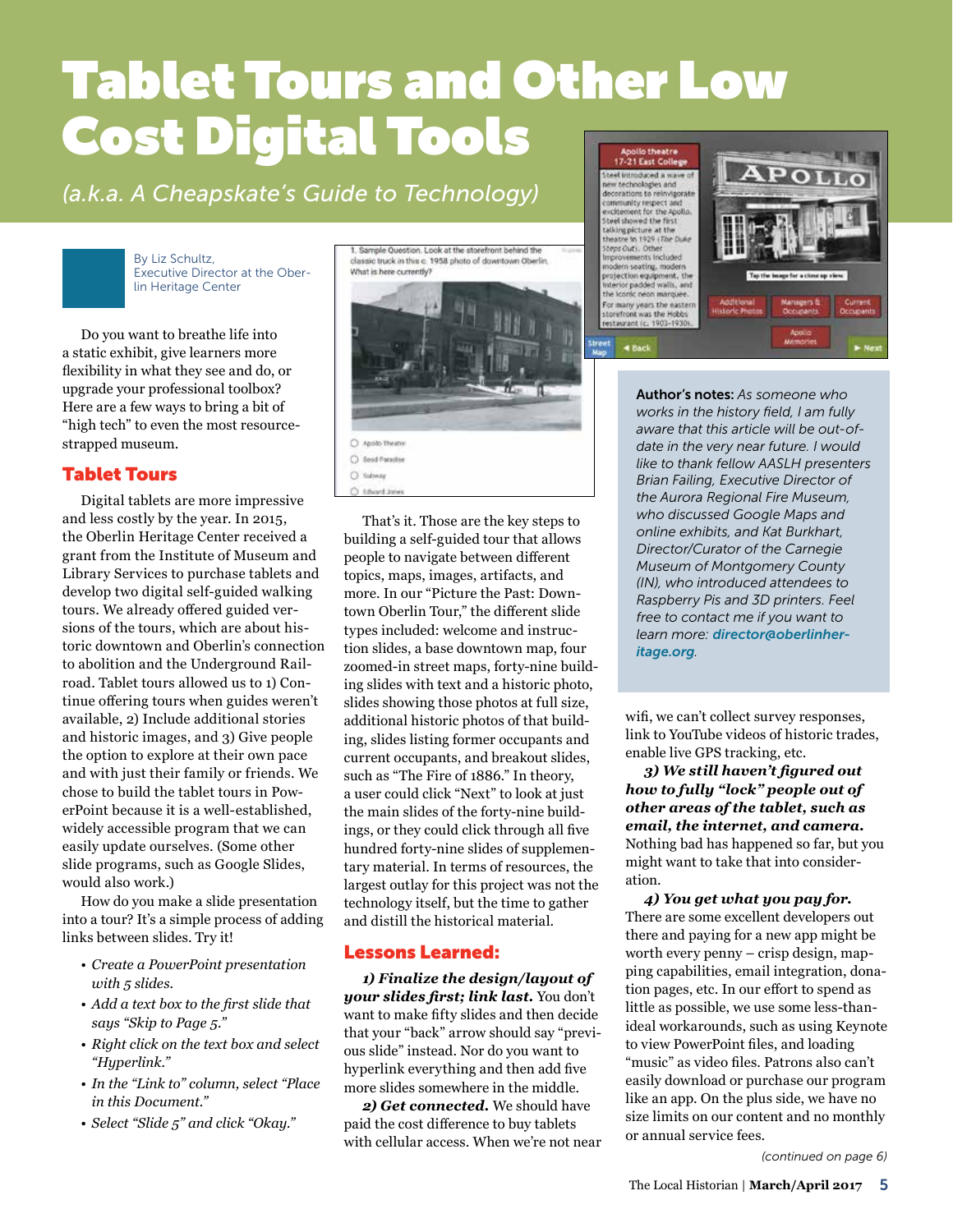### Online Google Tools

I hesitate to promote a single company, but the suite of free services Google offers can be extremely helpful. Create a Google/Gmail account and you will have access to the following and more.

*1) My Maps* – Create a new map, put a marker at your 10 favorite historic buildings, load a photo of each, and share the map with the world. Volunteers of the Oberlin Heritage Center are currently collecting GPS data for thousands of markers in the local cemetery to help people find where their ancestors lie.

*2) Drive –* (As in hard drive). This is

an easy way to share or email big digital files, as well as back up your most important files.

*3) Docs –* Update working files from anywhere with internet access and share them with others working on the same project. We had three interns, working at varied hours and places, compiling a comprehensive list of local World War II soldiers. They could see the list live and skip names already on it, supplement each other's work, mark individuals for further research, and leave research notes for each other so they wouldn't check the same newspaper articles. We could check

on their progress at any time.

*4) Forms –* Create quick, visually appealing surveys to distribute via email or as a link on your website. Bonus! Forms also allows you to create quizzes. We created a mobile phone version of a landmark scavenger hunt.

*5) Google for Nonprofits –* These higher level tools require registration, but they're worth a look.

*(This article is based on Lis Schultz's part of the session "High Tech Enrichment with Low Staff and Resources," presented at the 2016 AASLH annual conference in Detroit.)* 

## Is your organization a good neighbor?



By Benjamin Anthony, Community Engagement Coordinator, Ohio History Connection

Everyone from Mother Theresa to Benjamin Franklin have encouraged us to be good to our neighbors, but what does that mean for a local history organization? While community engagement is not necessarily a new concept for some institutions, (corporations, hospitals and universities) it is still gaining traction in the history and museum community. Community Engagement is broadly defined as organizations connecting with the intent to learn from and collaborate with one another. When properly implemented, community engagement can expand an organization's audience, catalyze new ideas and fundamentally redefine how historical societies and museums serve their local communities.

In 2014, the Ohio History Connection updated ur core values (along with the name of the organization) to include inclusivity alongside authenticity, relevance, stewardship and working together. We did this because we, as an organization, knew that it was our mission to preserve and tell the stories of all Ohioans, not just those with whom we traditionally partner. We are now working to engage with those Ohioans whose past is as much a part of Ohio's history as any other, but hasn't been collected in a meaningful way for a myriad of reasons. We live in a state with a rich and ever-evolving people and history. Engaging with our local communities is the best way to uncover and tap into those stories, neighbor-to-neighbor. When done with sincerity and an open mind, it is massively rewarding work.

The good news is that community engagement does not require huge sums of capital or space to be effective. Some of the best community organizing originates from a home or coffee shop. What meaningful community engagement does require though, is time. If you are willing to put in the time to connect with your community's families, neighborhoods and other institutions you will not only better inform your collection, but you will be creating new audiences and friends of your institution.

Taking the time to visit your local civic associations, churches, community and recreation centers, schools and social groups can lead to unexpected growth and new ideas that can only be generated by the mixing of two different agendas, ethnicities or socio-economic backgrounds. Go meet your neighbors with open minds, hearts and ears to learn how you are seen (or not seen) in your community. You will find that not only is it free marketing and goodwill building, but that when you partner with outside groups you can open up an entirely new role for your organization as a community anchor.

Remember that this sort of outreach and connection with those in your area relies on trust. Meaningful connection, understanding, ideas and partnerships can only develop through sustained engagement. While going to a meeting once to introduce your organization is better than not at all, community engagement and inclusivity must be committed to as full-time ideals, rather than a one off touch-point or program. Ohioans have a keen eye for insincerity (conditioned from years of politicians making promises in exchange for votes). If your organization says it will come to a meeting ask if you can bring a dessert, go early to introduce yourself to those at the meeting and stay to hear what others have to say, even if it may not seem to be entirely pertinent to your organization. It shows that you are willing to put in the time and effort to learn about those you want to work with and aren't there simply to advance your own agenda, only ask for something, or "check the box" so you can say your organization is present in the community. Not to mention, listening is the best way to discover community-based needs or challenges that your organization is uniquely able to address.

Connecting with the myriad of groups and people that make up the fabric of your neighborhood is the most meaningful way to serve your mission. All while increasing your network, creating opportunities for new learning and earning some free good will. Take the time to go to your community; don't wait for them to find you. It's what good neighbors do.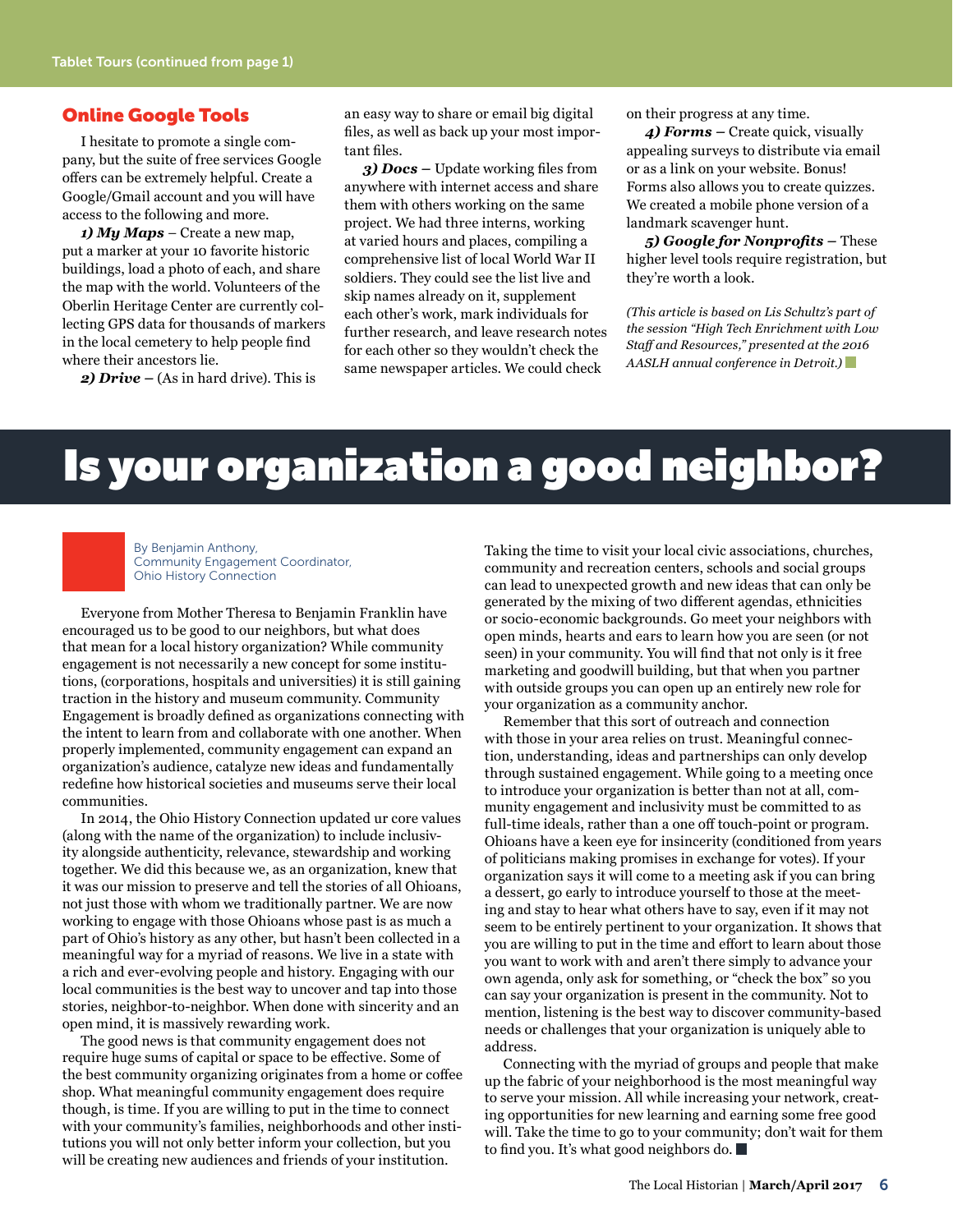## BOOK REVIEW: *Free and Easy Website Design for Small Museums and Historic Sites* by Kelsey J.S. Ransick

By Sara Fisher, Ohio History Services Corps Member, Quaker Heritage Center, Wilmington

With the growing dependency on technology to update us on nearby events and programs, smaller organizations and historic sites are experiencing the pressure to incorporate new technologies at an increasing rate. Historical societies have the opportunity to help residents of their communities feel that sense of place and connection, but oftentimes struggle to reach larger audiences. While many immediately think of social media as the answer, Kelsey J.S. Ransick argues that having a well maintained website will actually boost the organization's visibility and exude a level of professionalism and credibility. In her book *Free and Easy Website Design for Small Museums and Historic Sites*, part of the

2016 American Association for State and Local History book list, Ransick provides a priceless and essential resource for historic institutions who are either desiring to launch a first website or looking to revamp its current one.

Ransick provides a detailed and extremely easy to follow guide for working with free websites such as Wix, Weebly, WordPress, and Google Sites. She begins, however, with an introduction addressing some of the common myths about setting up and managing a website. One such myth she debunks is that websites are costly and organizations do not have the time or the money to administer it. However, she points out that more times than not, websites are the first points where visitors gather information about the organization and the historic site. Websites also reach greater audiences in a smartphone, technology-oriented culture that is accustomed to having the information readily at its fingertips. Ransick further disproves other myths in this section ranging from: does someone on staff need to know HTML, to specific fonts to use. Ultimately she sets the stage for her 3-Part breakdown that follows by stressing the point that consistency is key when developing a website.

Part One explores the necessary elements needed when preparing the content and layout of the website. Throughout this section, Ransick advises the need to do the legwork before actually inputting and designing the website. For instance, the organization needs a consensus and have agreement on what content or information will be on the site, the target audience, identification of goals, and related sub-pages. She then breaks down different points to consider when actually designing the site from choosing the right font to selecting the color-scheme. Additionally, she explains the importance of layout, use of images and multimedia, and taking advantage of Search Engine Optimization.



After explaining the key elements users expect, Ransick argues the next phase is crafting the website. It is in this section that she compares the host site: Wix, Weebly, WordPress, and Google Sites after which she devotes a chapter to each site. These chapters give step-by-step directions for setting up a website on any of the host sties, as well as Ransick's tips and tricks for using each one. Ransick structures it in a way that if the organization has already begun using or decided on one of the particular sites examined, all that is needed is to reference the corresponding chapter-the information for each site is contained within a singular chapter for each. She then explores writing or altering the code of the website to incorporate individual features specific to the organization's requirements. Altering the HTML is somewhat complicated, and while Ransick attempts to make it as easy to understand

as possible, this section may confuse some. However, the guides provide much needed advice for working with the aforementioned website hosts.

The final part provides important information and advice for showcasing an institution's collections. This can be done using different sites, but the author focuses attention on three: Omeka, a photo-sharing site like Flickr or Photobucket, or using a blog. The section is broken down in a more succinct and less intensive walk through on how to administer and utilize those sites than was done when highlighting the ins-and-outs of the host sites in the previous section. Throughout, Ransick seeks to provide the simplest, yet comprehensive guide to designing a website for an historical institution.

The creation and administration of a website can be a daunting task to undertake for small museums with little staff or solely volunteer run. However, regardless of how sophisticated the site is, or what platform the organization chooses to use, *Free and Easy Website Design for Small Museums and Historic Sites* is a great resource for organizations regardless of their size. Ransick takes her experience creating a variety of websites and synthesizes it in a way that anyone regardless of whether or not the organization has someone on staff, or volunteers, who is a skilled graphic and computer designer can easily understand. The point she stresses is that historic institutions are tasked with connecting its community to the past through stories and that any move to showcase those stories (in this case through a web presence), is just one step forward. Ransick ends by saying that "Like the city itself, Rome's website was not built in a day."

*Ransick, Kelsey J.S. Free and Easy Website Design for Small Museums and Historic Sites. New York: Rowman & Littlefield, 2016.*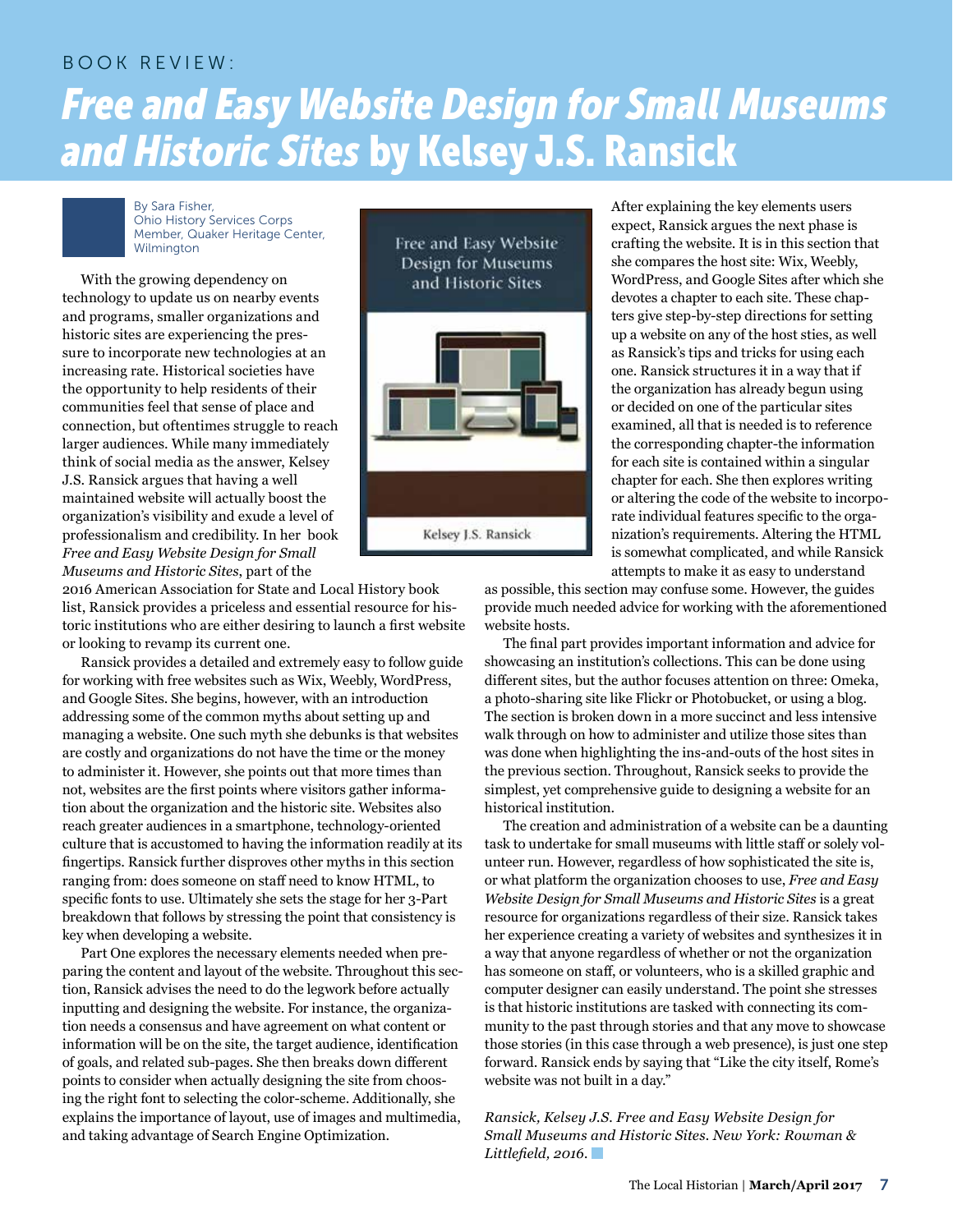## Ohio Historical Records Advisory Board Achievement Awards

The Ohio Historical Records Advisory Board is pleased to recognize the Greene County Records Center and Archives and the Rock and Roll Hall of Fame Library and Archives with its 2016 Achievement Awards. The Greene County Records Center and Archives is honored for its innovative program taking records into classrooms to develop students' research and analysis skills while fostering an appreciation for local history.

The Rock and Roll Hall of Fame Library and Archives is congratulated for public programming that fosters and promotes to a large and diverse audience the spirit of preserving history through its collections.

The Ohio Historical Records Advisory Board is the central body for historical records planning in the state. OHRAB also acts as a state-level review body for

grants submitted to the National Historical Publication and Records Commission, in accordance with the commission's guidelines. Administrative responsibility for the board rests with the Ohio History Connection.

For more information about OHRAB and/or the OHRAB Achievement Award, please contact Fred Previts at the Ohio History Connection at (614) 297-2536.



*Representatives of Greene County receive one of the two 2016 Achievement Awards from the Ohio Historical Records Advisory Board (OHRAB). Pictured are Commissioner Bob Glaser, Public Outreach Coordinator Elise Kelly, Archival Assistant Joan Donovan, OHRAB Board Member Galen Wilson (National Archives), Records Manager & Archivist Robin Heise (holding plaque), Commissioner Tom Koogler, OHRAB Board Member Dawne Dewey (Wright State University, Special Collections & Archives), Graduate Intern Erix Infante (Wright State University – Public History), Commissioner Alan Anderson.*



*Representatives of the Rock and Roll Hall of Fame Library and Archives receive one of two 2016 Achievement Awards from the Ohio Historical Records Advisory Board (OHRAB). Pictured are Director of Archives Jennie Thomas; Senior Director of Library and Archives Andy Leach; and OHRAB Board Member Meghan Hays (Shaker Heights Public Library).*

## Regional Meetings are Happening Now!

In 2017 the Ohio Local History Alliance is inviting historical organizations to connect with their communities. For historical organizations and museums to be successful in the future, it is critical that they become important members of their communities today. Historical organizations must develop strong connections between themselves and the community. These connections can enrich their communities by developing relationships built on education, understanding, and respect amongst all members of their communities. Historical organizations have the necessary tools to bring people together and strengthen their communities.



*Alliance board member Gary Levitt gives a tour of the Postal History Museum in Delphos at the 2016 Region 1 Meeting*

Accept this invitation to at¬tend the Alliance's 2017 regional meetings and discover innovative ways to connect your community. Register online for meetings at [www.ohiolha.org/alliance](http://www.ohiolha.org/alliance)regional-meetings/.

### *Upcoming Regional Meetings:*

### MARCH 25

**Region 8:** *Butler County Historical Society* **Region 9:**  *Madog Center for Welsh Heritage*

### APRIL 1

**Region 1:**  *Wolcott House Museum Complex*

**Region 3:**  *Wadsworth Historical Society*

### APRIL 8

**Region 2:**  *Rutherford B. Hayes Presidential Library and Museums*

**Region 4:**  *National McKinley Birthplace Memorial*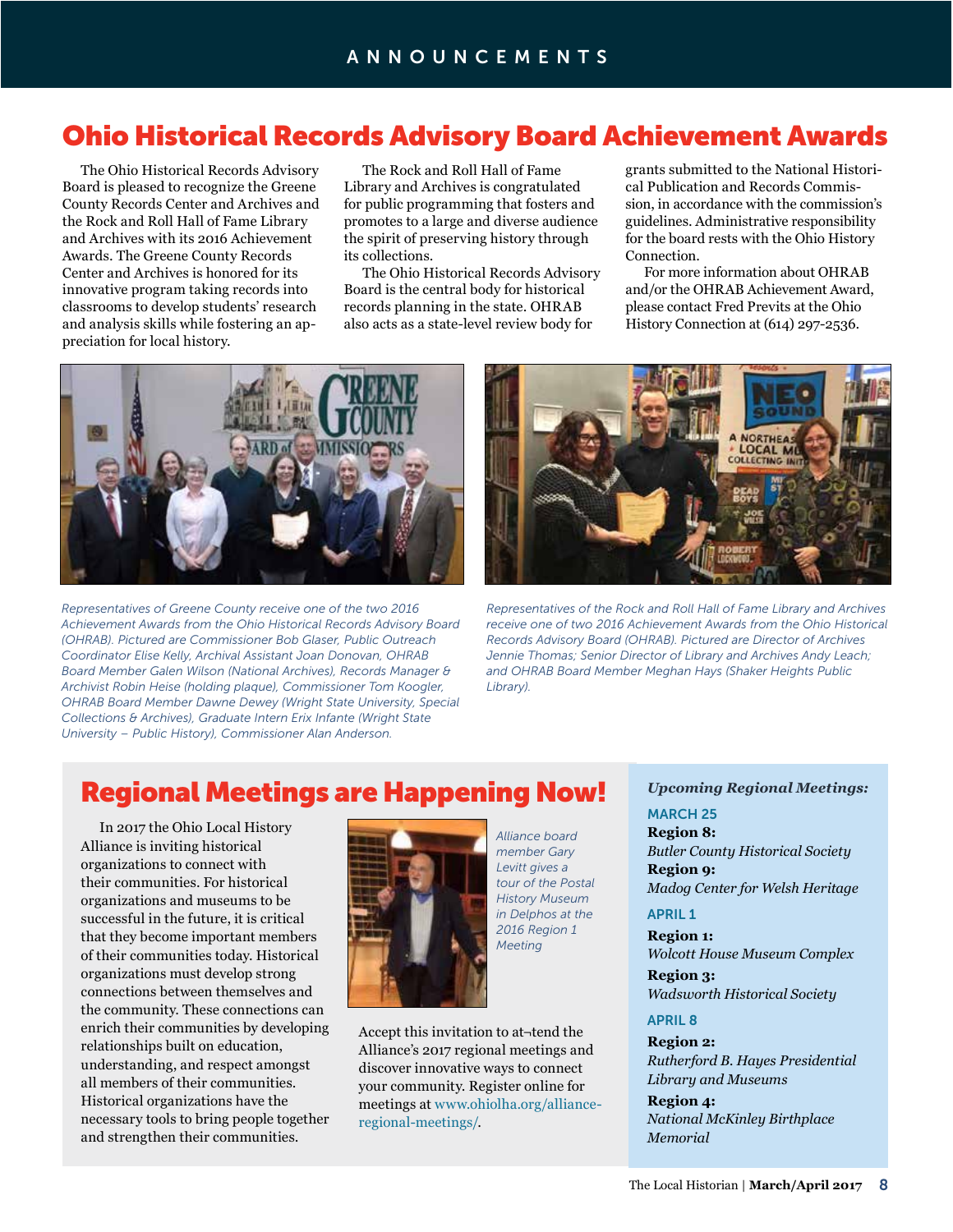

## Preservation Assistance Grants for Smaller Institutions

Preservation Assistance Grants help small and mid-sized institutions—such as libraries, museums, historical societies, archival repositories, cultural organizations, town and county records offices, and colleges and universities—improve their ability to preserve and care for their significant humanities collections. These may include special collections of books and journals, archives and manuscripts, prints and photographs, moving images, sound recordings, architectural and cartographic records, decorative and fine art objects, textiles, archaeological and ethnographic artifacts, furniture, historical objects, and digital materials.

Applicants must draw on the knowledge of consultants whose preservation skills and experience are related to the types of collections and the nature of the activities on which their projects focus. Within the conservation field, for example, conservators usually specialize in the care of specific types of collections, such as objects, paper, or paintings. Applicants should therefore choose a conservator whose specialty is appropriate for the nature of their collections. Similarly, when assessing the preservation needs of library, museum, or archival holdings, applicants must seek a consultant specifically knowledgeable about the preservation of these types of collections.

The program encourages applications from small and midsized institutions that have never received an NEH grant. The program also encourages applications from presidentially designated institutions (Hispanic-serving institutions, Historically Black Colleges and Universities, and Tribal Colleges and Universities), and from Native American tribes and Native Alaskan and Native Hawaiian organizations with significant humanities collections.

Receipt Deadline May 2, 2017 for Projects Beginning January 2018. For more information go to [www.neh.gov/grants/preser](https://www.neh.gov/grants/preservation/preservation)[vation/preservation](https://www.neh.gov/grants/preservation/preservation)-assistance-grants-smaller-institutions

## Call for Judges and Volunteers for Ohio History Day

Ohio History Day invites you to spend a Saturday in March or April learning from and being inspired by passionate and knowledgeable students! There are plenty of opportunities to participate. Be a judge at one of the 10 regional competitions across Ohio and/or the state competition. To register as a judge, visit [www.ohiohistoryday.org](http://www.ohiohistoryday.org) or contact Shoshanna Gross, State Coordinator at [sgross@ohiohistory.org](mailto:sgross@ohiohistory.org) or 614.297.2526.

Ohio History Day is a year-long research project designed for students in grades  $4 - 12$ . Each year, students pick a topic based on an annual theme and develop a project to illustrate the historical significance of the topic. The program culminates in regional and state level contests that take place in March and April. All Contests are free for the public and take place from 9am – 5pm.



#### **Upcoming contests:**

#### SATURDAY MARCH 25, 2017

**Region 10**  *Ohio University, Zanesville 1425 Newark Rd, Zanesville, OH 43701*

#### **Region 5** *Pro Football Hall of Fame 2121 George Halas Dr. NW, Canton, OH 44708*

#### SATURDAY APRIL 1, 2017

**Region 4** *Youngstown State University 1 University Plaza, Youngstown, OH 44555*

#### SATURDAY APRIL 29, 2017

**State Contest** *Ohio Wesleyan 61 S Sandusky St, Delaware, OH 43015*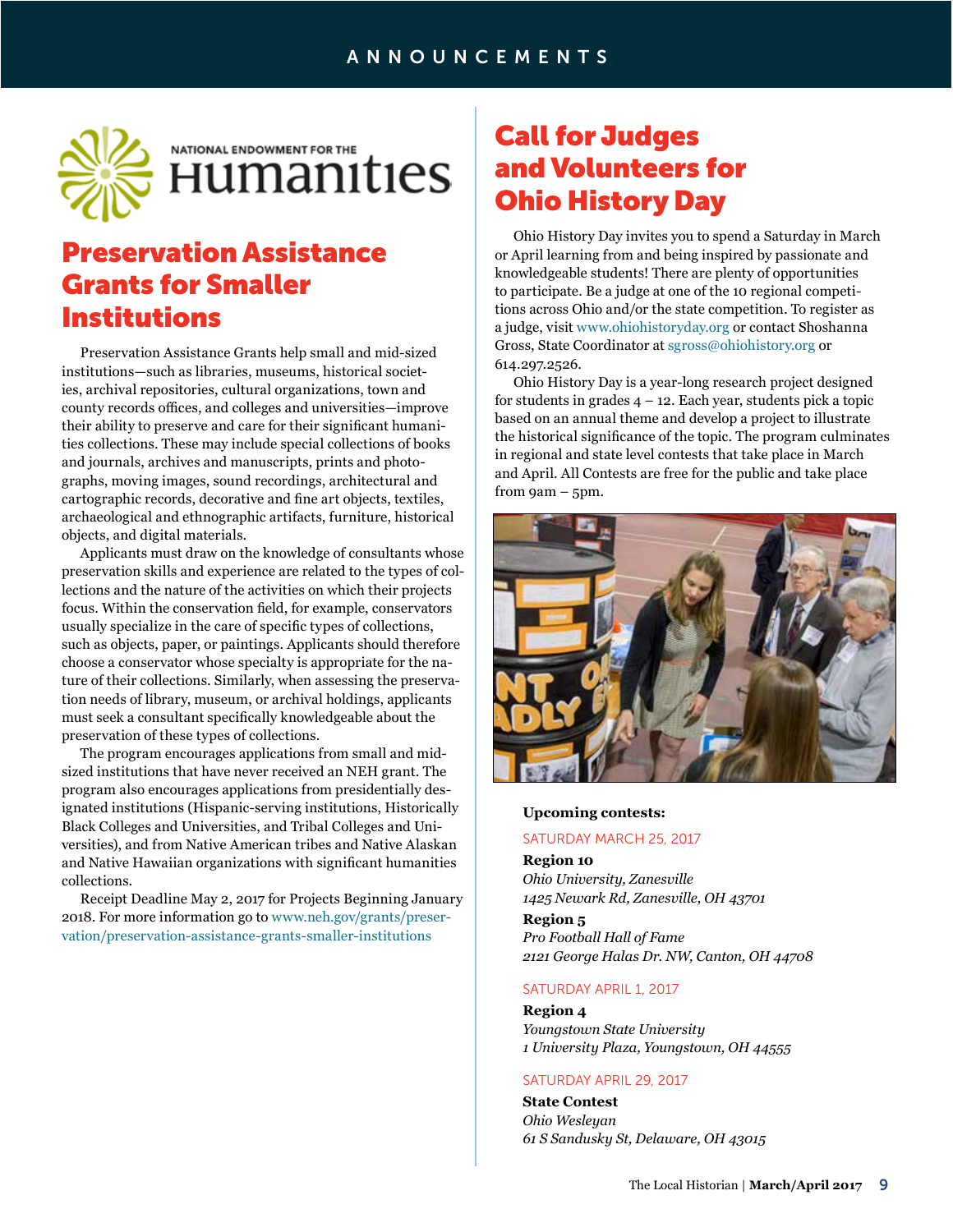## 2016 Ohio Historical Marker Grant Recipients

The Ohio Historical Markers program has been busy working on marker applications this year to get them ready for spring and summer dedications. As of the July 1, 2016 deadline, the program received fifty six applications! We are very proud to announce that ten markers were awarded grants of \$750 from the Ohio Historical Markers grant program. Markers that received grants include:

## Wilmington Library (Clinton County)

This marker commemorates the Wilmington Public Library, one of 111 Carnegie libraries in Ohio, which opened its doors to readers on June 30, 1904.

## LGBT Civil Rights Movement (Cuyahoga County)

This marker tells the story of the W. 29th Street block, which was home to Cleveland's vibrant LGBT community and central to the development of the modern LGBT civil rights movement.

## Terry v. Ohio (Cuyahoga County)

This marker commemorates the nation's landmark case on the U.S. Constitution's Fourth Amendment prohibition against unreasonable searches and seizures, which began in Cuyahoga County with defense attorney Louis Stokes and assistant prosecutor Reuben Payne.

## Agnes Meyer Driscoll (Franklin County)

Known as "the first lady of naval cryptology," Driscoll rose to become the chief civilian cryptanalyst for the U.S. Navy, breaking major Imperial Japanese Navy codes and helping to break the German Enigma code system prior to and during World War II.

## The Harrison House (Franklin County)

This marker commemorates the original two-story Federalstyle brick building that has been an integral part of Franklinton since its settlement in 1797.

## Lorain West Breakwater Lighthouse (Lorain County)

The Lorain West Breakwater Lighthouse remains a favorite photo subject for lighthouse enthusiasts and this marker will celebrate the structure that has helped give the city of Lorain its identity.

## Site of Mound Laboratory (1946-2003) (Montgomery County)

This marker commemorates the facilities that once propelled the United States through the Nuclear and Space Ages by consolidating production of the nuclear-reaction initiators that were developed for the United States' first atomic bombs during World War II.

Ohio Historical Marker Grants are available to non-profit and public entities across Ohio. William G. Pomeroy Foundation Grants are also available to non-profit organizations or government entities in Erie, Huron, and Seneca Counties.

You do not need to apply for or receive a grant to get a marker! You do, however, need to complete an Ohio Historical Marker Application. Please visit [Remarkable](http://www.remarkableohio.org/)  [Ohio](http://www.remarkableohio.org/) for application and grant information.

Remember, the next deadline for marker applications and all marker grants is July 1, 2017.

Questions? Contact marker coordinator Becki Trivison at (614) 2997-2527 or [rtrivison@ohiohistory.org](mailto:rtrivison@ohiohistory.org).

## Interurban Railway and Terminal Company: Rapid Railway (Warren County)

This marker commemorates the Rapid Railway, the Interurban Railway and Terminal Company's northernmost interurban electric trolley line, which became vital to operations on the home front during World War I.

## The Peters Cartridge Company (Warren County)

This marker will commemorate the Peters Cartridge Company, a company that for over fifty years was the major employer of Warren County and vital to winning World War I and World War II.

## Wyandot County Courthouse (Wyandot County)

Featured in the 1994 motion picture The Shawshank Redemption, the Wyandot County Courthouse, built in 1899, is one of the best-preserved examples of classical architecture from the turn of the twentieth century.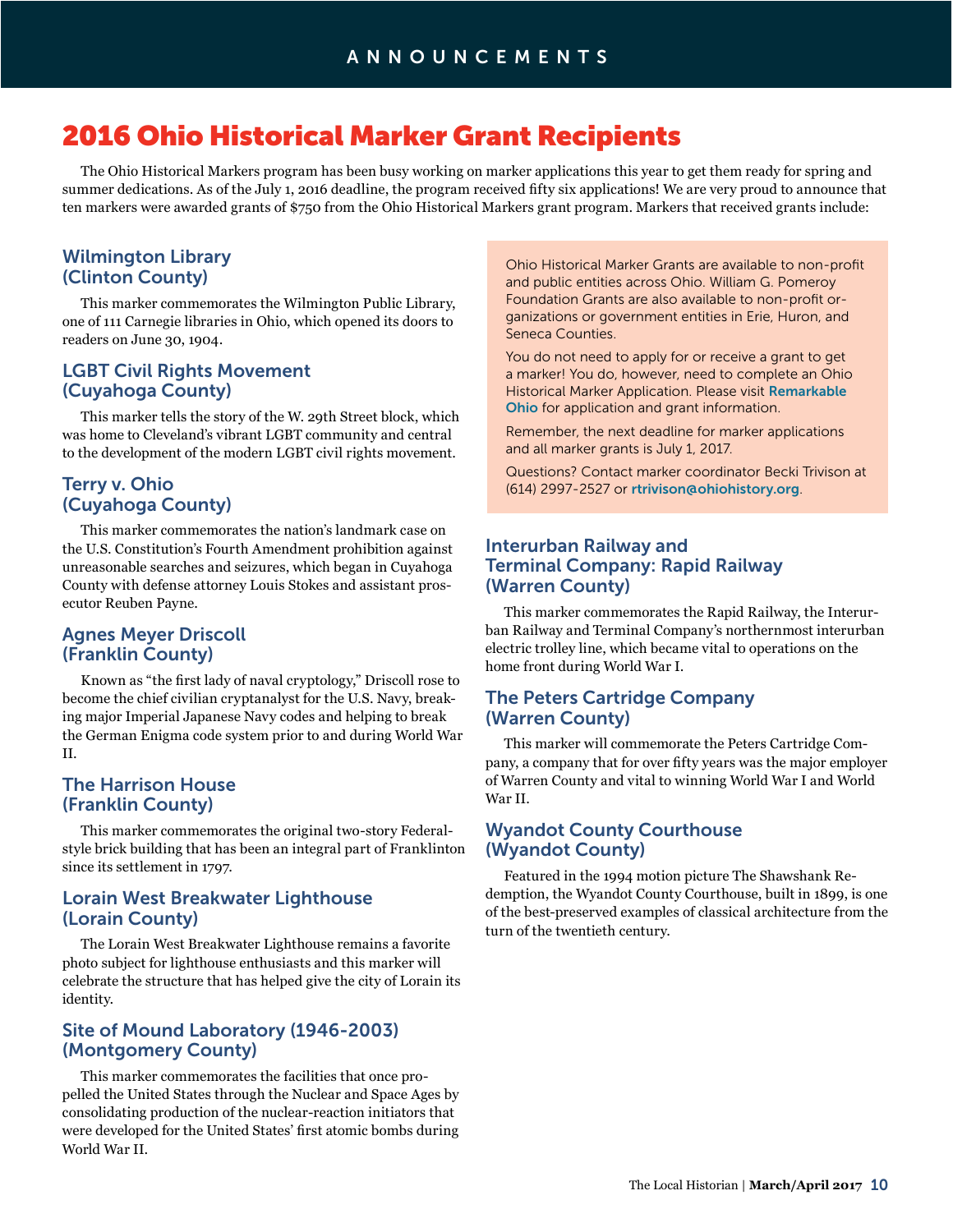## AASLH Workshop: Collections Camp: Textiles

Do you have costumes and/or textiles in your museum collection? This two day workshop will focus on the care and conservation of textiles in museum collections. Spend time working with an expert to learn how to be a better steward of your textile collection.

## *Date:*

April 24-25, 2017

#### *Cost:*

\$300 AASLH members/ \$425 nonmembers

### *Location:*

Indiana Historical Society, Indianapolis, IN

#### *Who should attend:*

This workshop, scheduled for April 24-25, is intended for experienced staff and volunteers with responsibility for costume and textile collections.

### *As a result of this workshop, participants should:*

- *\* Have a general knowledge of the basic types of costumes and textiles common in American museum collections.*
- *\* Have a general knowledge of the particular needs of costume and textile collections including proper identification, handling, and basic conservation.*



- *\* Be familiar with some of the current issues and trends in the preservation of costume and textile collections.*
- *\* Explore the variety of issues related to exhibiting and storing costume and textile collections.*
- *\* Be familiar with simple conservation procedures that are safe to perform on their costume and textile collections.*
- *\* Be aware of when they should call a professional conservator for problems with their costume and textile collections.*

#### *About the Faculty:*

Karen DePauw is the Coordinator with Local History Services at the Indiana Historical Society.

*More information at [http://learn.](http://learn.aaslh.org/event/collections-camp-textiles) [aaslh.org/event/collections](http://learn.aaslh.org/event/collections-camp-textiles)-camptextiles*

## The Conservation Center for Art & Historic Artifacts Announces Launch of Rural Stewardship Program

The Conservation Center for Art & Historic Artifacts (CCAHA) has launched a rural stewardship program with funding from the National Endowment for the Humanities (NEH).

At the end of 2016, CCAHA was awarded \$393,965 to support its preservation field services program in 2017 and 2018. A significant component of this grant is a rural collections stewardship program. Building upon past success in education and network-building, CCAHA will lead a set of ambitious new strategies to serve underserved regions of the country, adapting successful service models to assist collecting institutions along the

Eastern Gulf Coast and in Appalachia.

This new outreach model will combine in-person educational and networking opportunities, webinars, targeted on-site consultation, phone consultation, and a final conference to catalyze collections care activities while encouraging the development of a community infrastructure that will be sustainable. The ultimate goal of the regional programs will be to link together a cohort of preservation partners to establish a long-term network for onthe-ground regional support.

The Stewardship Programs will have a goal of creating working communities of practice among small organizations facing related challenges. CCAHA will work closely with regional partners to ensure that an equivalent range of programming can be maintained by the regional partners at the end of the two-year period.

CCAHA has succeeded in identifying strong regional partners—in addition to an overall partnership with AASLH—for the initiative in each of the regions to support the successful implementation of the programs. These partners will include the Kentucky Historical Society, Ohio History Connection, the West Virginia Division of Culture and History, and the Southeast Museums Conference.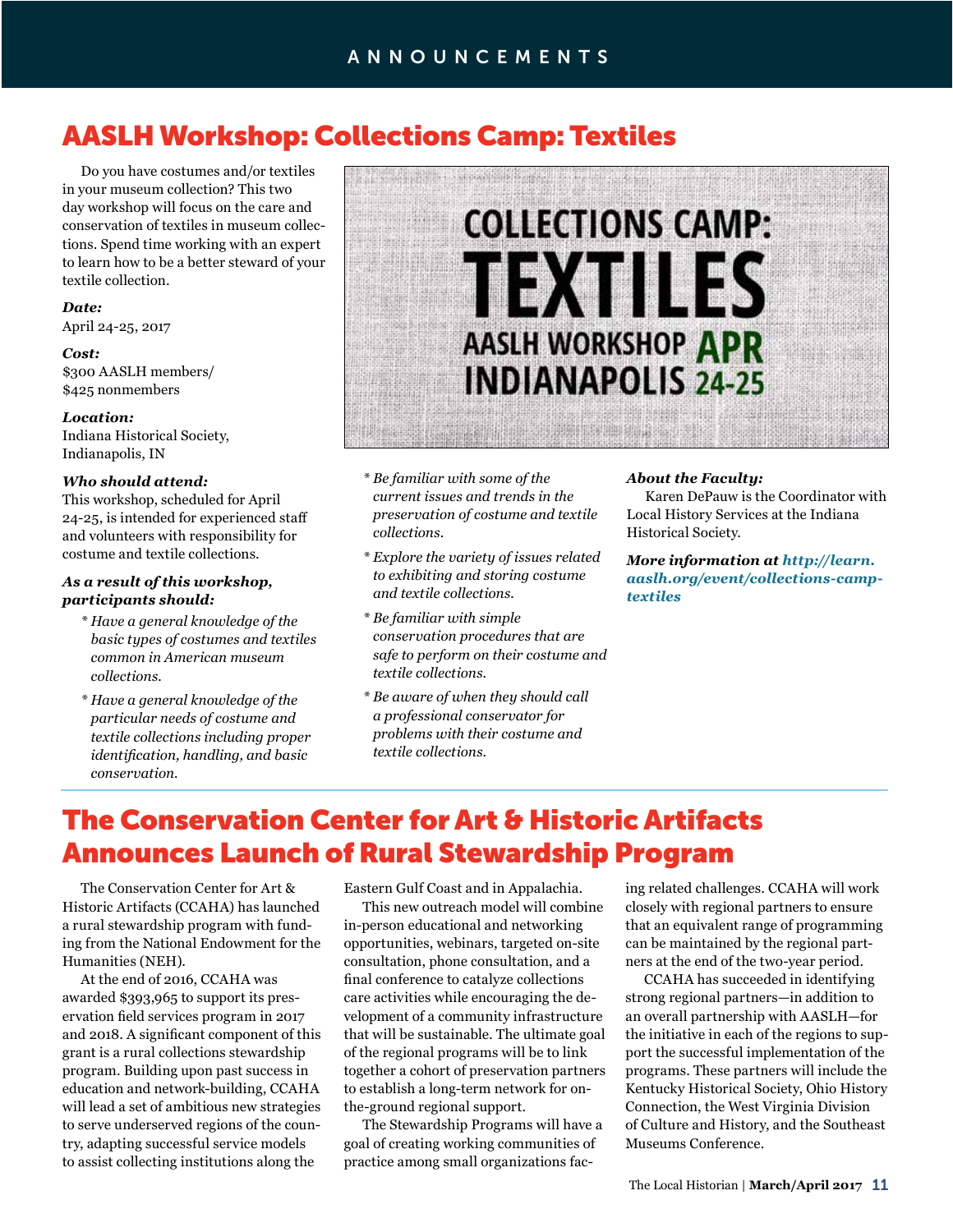## **ANNOUNCEMENTS**

## Keeping History Alive: Society of Ohio Archivists Annual Meeting

All are invited to this year's Spring Conference on Friday, May 19, 2017, at the Quest Conference Center in Columbus—located in the Polaris region. A preconference workshop, Simple Supports for Dynamic Exhibits with Miriam Nelson, will be held Thursday, May 18, at the Ohio History Center. To register for both events or either, and to see the complete program and session descriptions, please visit the meeting website at [www.ohioarchivists.](http://www.ohioarchivists.org/annual_conference) [org/annual\\_conference](http://www.ohioarchivists.org/annual_conference).



*Kathleen Williams, courtesy Williams.*

This year's plenary

speaker is Kathleen Williams speaking on "A Passion for Public Service." Williams serves as the executive director of the National Historical Publications and Records Commission (NHPRC), the grant-making arm of the National Archives. She will discuss how through the work, holdings, and audiences we serve, archivists can claim a powerful and legitimate place in fulfilling a great public interest, now more than ever.

This meeting's sessions come in a mix of formats and topics include collaborations for exhibits, merging departments, digital preservation, ethics in historical medical records, digitization projects based in the community, accessibility guidelines, exploring options for naming rights and sponsorships, preservation, and digital collections analytics. New this year is the world café session where presentation areas will be available for attendees to visit, with an emphasis on interaction at each. Its topics are social media and the researcher's view, along with assessment of regional archival associations, and linked open data.

For more information and conference registration, visit [www.ohioarchivists.org/annual\\_conference](http://www.ohioarchivists.org/annual_conference). See you at Quest!

## CALENDAR

#### MARCH 25:

Region 8 and Region 9 meetings. For more information, see pages 8.

Region 5 and Region 10 Ohio History Day contests. For more information see [www.ohiohistory.org/historyday](http://www.ohiohistory.org/historyday) and page 9.

#### APRIL 1:

Region 1 and Region 3 meetings.

Region 4 Ohio History Day contest. For more information see [www.ohiohistory.org/historyday](http://www.ohiohistory.org/historyday) and page 8.

### APRIL 2-3:

Ohio Museums Association annual conference, "Transforming Museums: Secrets to Success." For more information, see [www.ohiomuseums.org](http://www.ohiomuseums.org)

#### APRIL 8:

Region 2 and Region 4 meetings. For more information, see pages 8.

### APRIL 18:

Tax Day! File your taxes and donate to the History Fund! See [www.ohiohistory.org/historyfund](http://www.ohiohistory.org/historyfund)

#### APRIL 24-25

AASLH Workshop: Collections Camp: Textiles. For more information, see page 11.

#### APRIL 29:

State Ohio History Day contest. For more information see [www.ohiohistory.org/historyday](http://www.ohiohistory.org/historyday) and page 9.

#### MAY 1:

Early-Bird Registration Deadline for Society of Ohio Archivists conference.

### MAY 2:

Application Deadline for NEH Preservation Assistance Grants for Smaller Institutions grant applications.

#### MAY 19:

Society of Ohio Archivists Conference.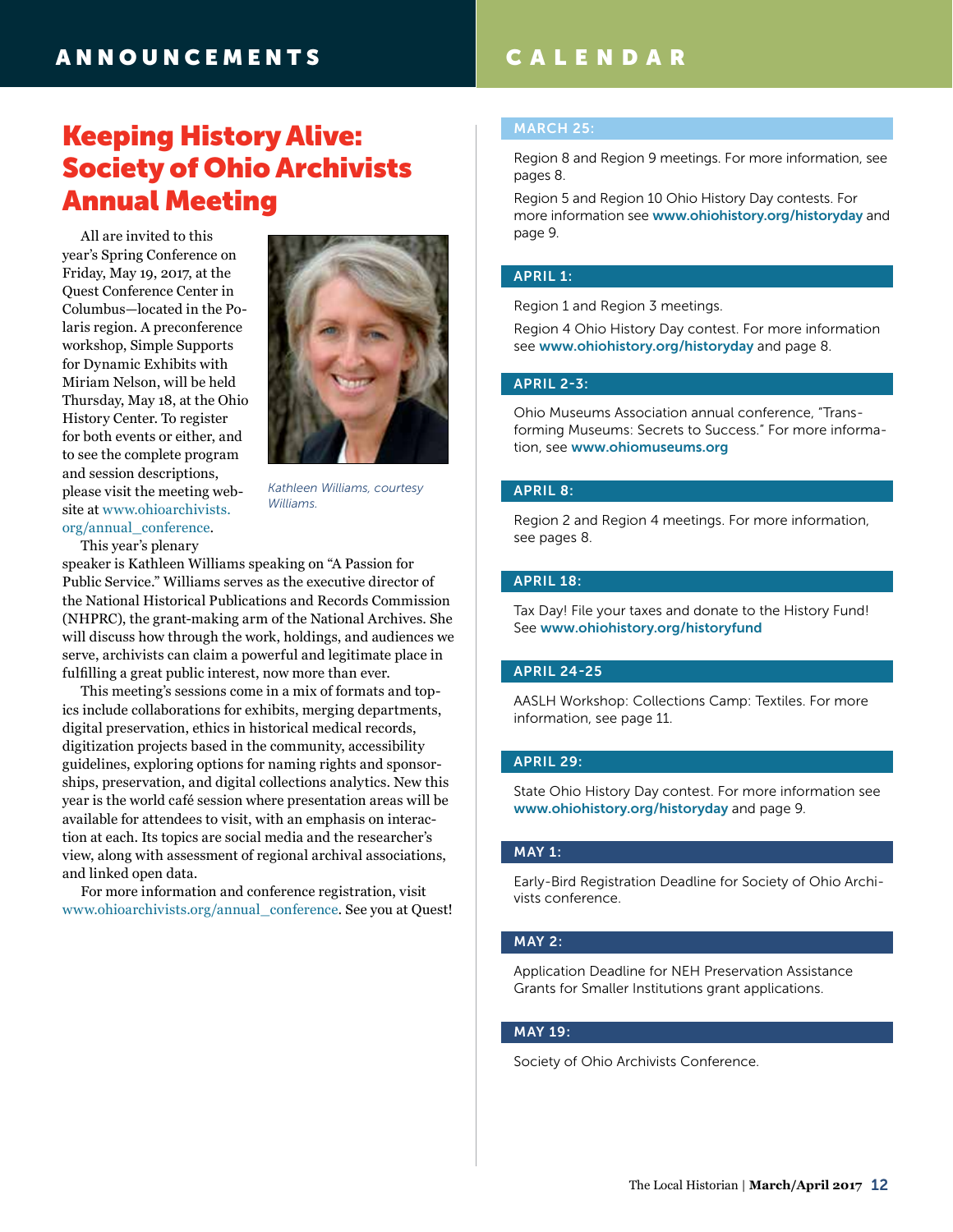## Region 1

Allen, Defiance, Fulton, Hancock, Hardin, Henry, Lucas, Putnam, Van Wert, Williams, and Wood Counties

April 22-24, 2017 marks the celebration of Yom Hashoah – Holocaust Remembrance Day at the **Museum of Postal History** in Delphos Ohio. Center Stage is the unveiling of their newest exhibit: The philatelic aspects of the Holocaust and WWII. Materials will be displayed from the US Holocaust Memorial Museum, the Center for Holocaust and Humanity Education, and from private collectors around the country. Featured items concern the SS St. Louis as portrayed in the Hollywood movie "Voyage of the Damned", the personal correspondence of Max Schohl of Florsheim Germany and Julius Hess of Charleston West Virginian as discussed in several books written on their plight, as well as letters, stamps, and script used in the Warsaw Ghetto Mail System.

The **Andrew L. Tuttle Memorial Museum** 314 W. 3rd Street, Defiance, OH 43512

 is sponsoring the following programs and events:

### TUESDAY MARCH 16, 2017, 7:00 PM

The New U.S. President and the Media *Schomburg Auditorium, Defiance College*

### THURSDAY MARCH 23, 2017, 7:30 PM

The Grand Openingof Defiance During Times Of War And Conflict Introductory program and tour of this major exhibition of Defiance history from 1638 to 1843. *Stroede Center for the Arts, 319 Wayne Ave. and the Tuttle Museum.*

#### SATURDAY, MAY 13,2017, 10:00 AM-4:00 PM

*Open House of the Tuttle Museum During the Annual Lilac Festival* For more information: 419-782-0746 or [www.tuttlemuseum.com](http://www.tuttlemuseum.com)

## The **John Paulding Historical**

**Society and Museum** has a Junior Historian program for school age children that is very active and has numerous projects that involve the children during the year. For more information about the program and activities please contact Lyn

Collis, supervisor, at the John Paulding Historical Society and Museum. 600 Fairgrounds Drive, P.O. Box 93 Paulding, OH, 45879, [JPHS45879@yahoo.com](mailto:JPHS45879@yahoo.com)

## Region 2

Ashland, Crawford, Erie, Huron, Marion, Morrow, Ottawa, Richland, Sandusky, Seneca, and Wyandot Counties

## Region 3

Cuyahoga, Lake, Lorain, Medina, and Summit Counties

Thanks to a generous contribution by Nordson Corporation, the **Oberlin Heritage Center** was able to provide free programming to all of the 4th graders in the Lorain City School District. Museum Education and Tour Coordinator Amanda Manahan visited all 10 of the Lorain Elementary schools during Black History Month and interacted with some 375 students. The program *Northern Ohio and the Underground Railroad* featured stories about slavery and abolitionists in the United States and included activities to help the students think critically about the struggles and difficult choices the freedom seekers faced.

#### In 100 words or less, do you have outstanding news to share about your organization?

Please email it to your regional representative for the next issue of *The Local Historian*.

Contact information for the representatives in your region is on page 2 of this issue. Of course, you are welcome to forward your news directly to the editor of *The Local Historian* at [arohmiller@](mailto:arohmiller%40ohiohistory.org?subject=) [ohiohistory.org](mailto:arohmiller%40ohiohistory.org?subject=). Rather than serving as a calendar of events, items for "News from the Regions" are chosen to inspire, connect, and educate the Alliance's members all over Ohio and celebrate notable and imitationworthy accomplishments of Alliance members.

## Region 4

Ashtabula, Geauga, Mahoning, Portage, and Trumbull Counties

## Region 5

Carroll, Columbiana, Harrison, Holmes, Jefferson, Stark, Tuscarawas, and Wayne Counties

## Region 6

Delaware, Fairfield, Fayette, Franklin, Knox, Licking, Madison, Perry, Pickaway, and Union Counties

## Region 7

Auglaize, Champaign, Clark, Darke, Greene, Logan, Mercer, Miami, Montgomery, Preble, and Shelby Counties

The **Boonshoft Museum of Discovery** is holding One-Day Spring Break Camps on select Tuesdays and Thursdays this spring. Dates are March 28, 30; April 4, 6, 11, 13. Children ages 6-8 can choose from two distinct themes for their daylong adventures: Star Wars or Wild Kratts on Tuesdays and Animal Grossology or Wild World on Thursdays. Member price is \$45 per day while the non-member price is \$50. Families will be responsible for providing camper lunches. Note: No microwaves or refrigerators will be available. More information can be found at [www.boonshoftmuseum.org/calendar/](https://www.boonshoftmuseum.org/calendar/spring) [spring](https://www.boonshoftmuseum.org/calendar/spring)-break-camps.

### The **Arcanum Wayne Trail**

**Historical Society** located at 123 W. George Street in Arcanum welcomes Hannah Wiest, Darke County Parks Naturalist, who will present her program "Layers of History: Women's Fashion During the War Between the States" on Thursday evening, March 9 at 7 pm. Hannah Wiest, Hannah's lecture presents a revealing history about ladies' fashion and undergarments during the early 1860s. She will expose each layer and the purpose of the individual garments and explain how the fabric content, print, dress style, and cut all disclosed a woman's class, age, and social standing. Wiest will be dressed in a complete ensemble and have many other garments to show as well as a Power Point presentation. The program is free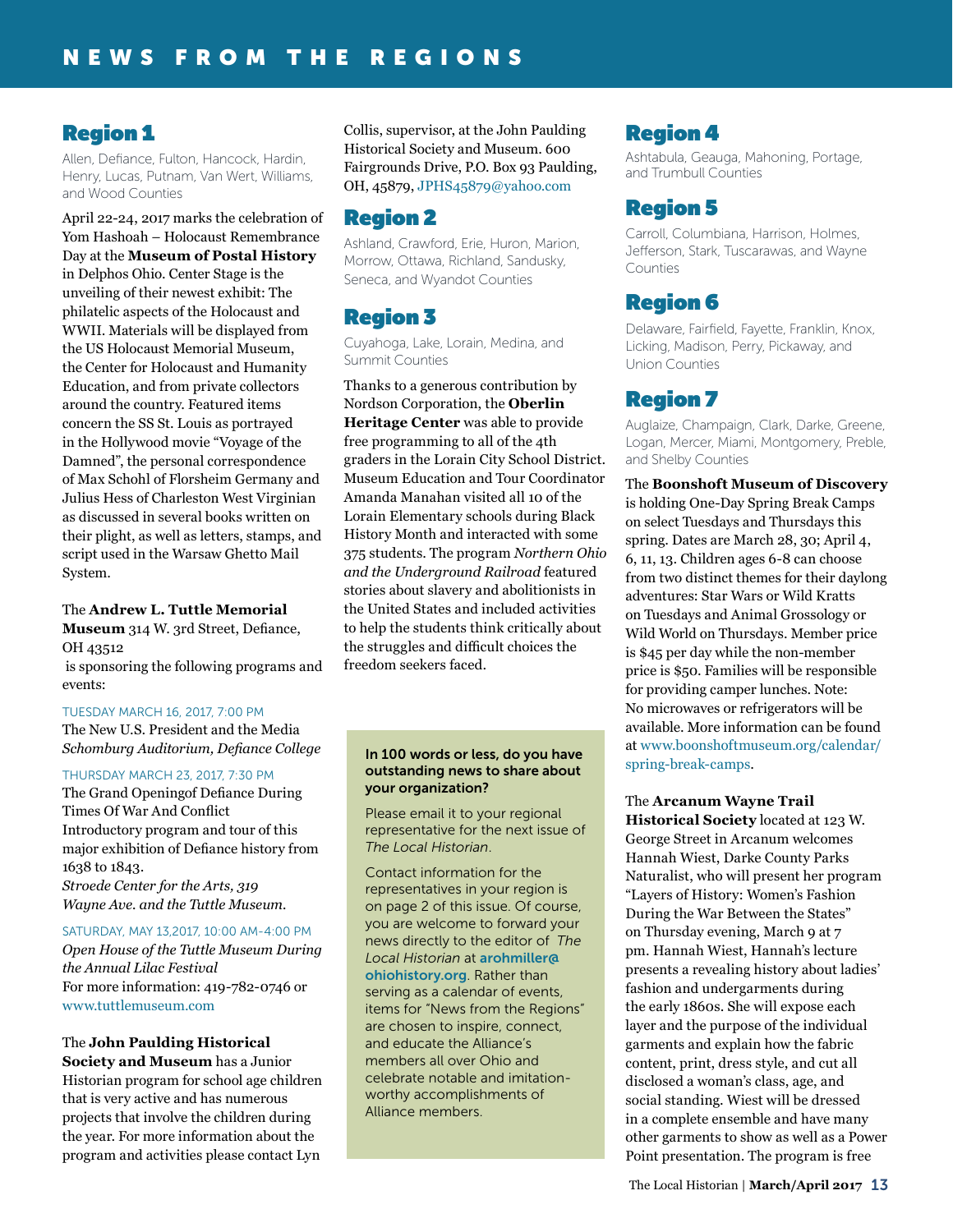and open to the public although seating is limited. See our web site for details at [www.arcanumhistoricalsociety.org](http://www.arcanumhistoricalsociety.org) or through Facebook. Questions can be directed through these sites as well as [contact@arcanumhistoricalsociety.org](mailto:contact@arcanumhistoricalsociety.org).

## Region 8

Adams, Brown, Butler, Clermont, Clinton, Hamilton, Highland, and Warren Counties

## Region 9

Athens, Gallia, Hocking, Jackson, Lawrence, Meigs, Pike, Ross, Scioto, and Vinton Counties

On Saturday, April 15th from 2:00 PM to 5:00 PM, the **Southeast Ohio History Center** will be hosting a Grand Opening and centennial celebration for

our building. The Southeast Ohio History Center is an exciting new concept that grew out of the Athens County Historical Society and Museum. Our new building is 100 years old and is a beautiful backdrop for exhibits, programs, and concerts. This New Home for History will be a place where the stories of people and places in Southeast Ohio are told – stories from the days when our region was first discovered to the history we are shaping today.

## Region 10

Belmont, Coshocton, Guernsey, Monroe, Morgan, Muskingum, Noble, and Washington Counties

The **Cincinnati Observatory Center** invites you to *First Light Night: 172 years of Ohio Astronomy* on Friday,

April 14. First Light is a significant event for astronomers, being the first time they view through their new telescope. For our founder, O.M. Mitchel, that was April 14, 1845. At this event, explore the fascinating story of the people; O.M. Mitchel, Nicholas Longworth and John Quincy Adams, who made Cincinnati the "Birthplace of American Astronomy." Tours, astronomy Q&A and viewing through Mitchel's telescope-largest in the Nation when first installed. (viewing weather permitting). No reservations needed. All ages welcome. \$5 per person. Free for Observatory & OHC Members. Call 513-321-5186 or visit [www.cincinnatiobservatory.org](http://www.cincinnatiobservatory.org) for more information.

## MEMBERS

Joined between January 18 and March 3, 2017

## Welcome New Members

ORGANIZATIONS

Weymouth Preservation Society, Medina

## Thank You Renewing Members

| <b>INDIVIDUALS</b>                                                               |                                                                                      |                                                                                                                                    |                                                                                                   |                                                             |                                                           |                                                             |
|----------------------------------------------------------------------------------|--------------------------------------------------------------------------------------|------------------------------------------------------------------------------------------------------------------------------------|---------------------------------------------------------------------------------------------------|-------------------------------------------------------------|-----------------------------------------------------------|-------------------------------------------------------------|
| Carl T. Engel,<br>Painesville                                                    | Daniel L. Frizzi.<br>Jeffrey Knowles,<br>Bellaire<br>Columbus                        |                                                                                                                                    |                                                                                                   | Karen Dinsmore.<br>Maineville                               | Rory Rennick.<br>Columbus                                 | Rosalie Frazier.<br>Columbus                                |
| <b>ORGANIZATIONS</b>                                                             |                                                                                      |                                                                                                                                    |                                                                                                   |                                                             |                                                           |                                                             |
| Alliance Historical Society,<br>Alliance                                         | Dayton Police History<br>Foundation, Inc, Dayton                                     |                                                                                                                                    | Williamsburg                                                                                      | Harmony Hill Association, Inc,                              | Mason Historical Society,<br>Mason                        | <b>Shanes Crossing Historical</b><br>Society, Rockford      |
| <b>Belmont County Historical</b><br>Society, Barnesville                         | Society, Enon                                                                        | Enon Community Historical<br>Erie County Historical Society,<br>Sandusky<br>Fairport Harbor Historical<br>Society, Fairport Harbor |                                                                                                   | Heritage Commission<br>Corporation, South                   | Mayfield Township Historical<br>Society, Mayfield Village | Southeast Ohio History<br>Center, Athens                    |
| Belpre Historical Society,<br>Belpre                                             |                                                                                      |                                                                                                                                    |                                                                                                   | Hinckley Historical Society                                 | Metamora Area Historical<br>Society, Metamora             | <b>Swiss Community Historical</b><br>Society, Bluffton      |
| Brimfield Historical Society,<br>Kent                                            |                                                                                      |                                                                                                                                    |                                                                                                   | Inc, Hinckley<br>Historic Perrysburg Inc,                   | Museum at the Friends Home.<br>Waynesville                | The John P Parker Historical<br>Society, Ripley             |
| <b>Brunswick Area Historical</b><br>Society, Brunswick                           | Fallen Timbers Battlefield<br>Commission, Maumee                                     |                                                                                                                                    | Perrysburg                                                                                        | John Paulding Historical                                    | Museum of Postal History,<br>Delphos                      | Thomas A Edison Birthplace<br>Association, Milan            |
| Carlisle Area Historical<br>Society, Carlisle                                    | Fowler Township Historical<br>Society, Cortland                                      |                                                                                                                                    | Society Inc, Paulding<br>Kidron Community Historical<br>Society, Kidron<br>Lake County Historical | Museums and Historic Sites of<br>Greater Cincinnati, Oxford | Tippecanoe Historical Society,<br><b>Tipp City</b>        |                                                             |
| Centerville-Washington<br>History, Centerville                                   | Franklin Area Historical<br>Society, Franklin                                        |                                                                                                                                    |                                                                                                   | New Albany-Plain Township<br>Historical Society, New Albany | Underground Railroad<br>Museum, Flushing                  |                                                             |
| Central Insurance Fire<br>Museum, Van Wert                                       | Franklin County Genealogical<br>& Historical Society,                                |                                                                                                                                    | Society, Painesville<br>Lakeside Heritage Society Inc,                                            | Noble County Historical<br>Society, Caldwell                | Washington Township Hist<br>Soc of Stark County, Alliance |                                                             |
| Cincinnati Astronomical<br>Society, Cleves                                       | Columbus<br>Galion Historical Society Inc,                                           |                                                                                                                                    | Lakeside                                                                                          | Lorain Historical Society,                                  | Oxford Museum Association.<br>Oxford                      | West Carrollton Historical<br>Society, West Carrollton      |
| City of Jackson, Jackson                                                         | Galion                                                                               |                                                                                                                                    | Lorain                                                                                            |                                                             | Perrysburg Area Historic                                  | Westwood Historical Society,                                |
| Cleveland Heights Historical<br>Society, Cleveland Heights                       | <b>Gates Mills</b>                                                                   | Gates Mills Historical Society,                                                                                                    |                                                                                                   | Louisville-Nimishillen<br>Historical Society, Louisville    | Museum, Inc, Perrysburg<br>Putnam County Historical       | Cincinnati<br>Williams County Historical                    |
| Clintonville Historical Society,<br>Columbus                                     | German Culture Museum.<br><b>Walnut Creek</b><br>German Village Society,<br>Columbus |                                                                                                                                    | Lynchburg Historical Society,<br>Lynchburg<br>Magnolia Area Historical<br>Society, Magnolia       |                                                             | Society, Kalida                                           | Society, Montpelier                                         |
|                                                                                  |                                                                                      |                                                                                                                                    |                                                                                                   |                                                             | <b>Richland County Historical</b><br>Society, Mansfield   | Willoughby Hills Historical<br>Society, Willoughby Hills    |
| Columbus Landmarks<br>Foundation, Columbus                                       |                                                                                      |                                                                                                                                    |                                                                                                   |                                                             | Roseville Historical Society,<br>Roseville                | Windsor Historical Society,<br>Windsor                      |
| Crosby Township Historical                                                       | <b>Grand Rapids Historical</b><br>Society, Grand Rapids                              |                                                                                                                                    | Mahoning Valley Historical<br>Society, Youngstown                                                 |                                                             |                                                           |                                                             |
| Society, Harrison<br>Cuyahoga County Soldiers' &<br>Sailors' Monument, Cleveland | Granger Historical Society,<br>Medina                                                |                                                                                                                                    | Foundation, Cincinnati                                                                            | Mariemont Preservation                                      | Sebring Ohio Historical<br>Society, Sebring               | Wood County Historical<br>Center & Museum, Bowling<br>Green |